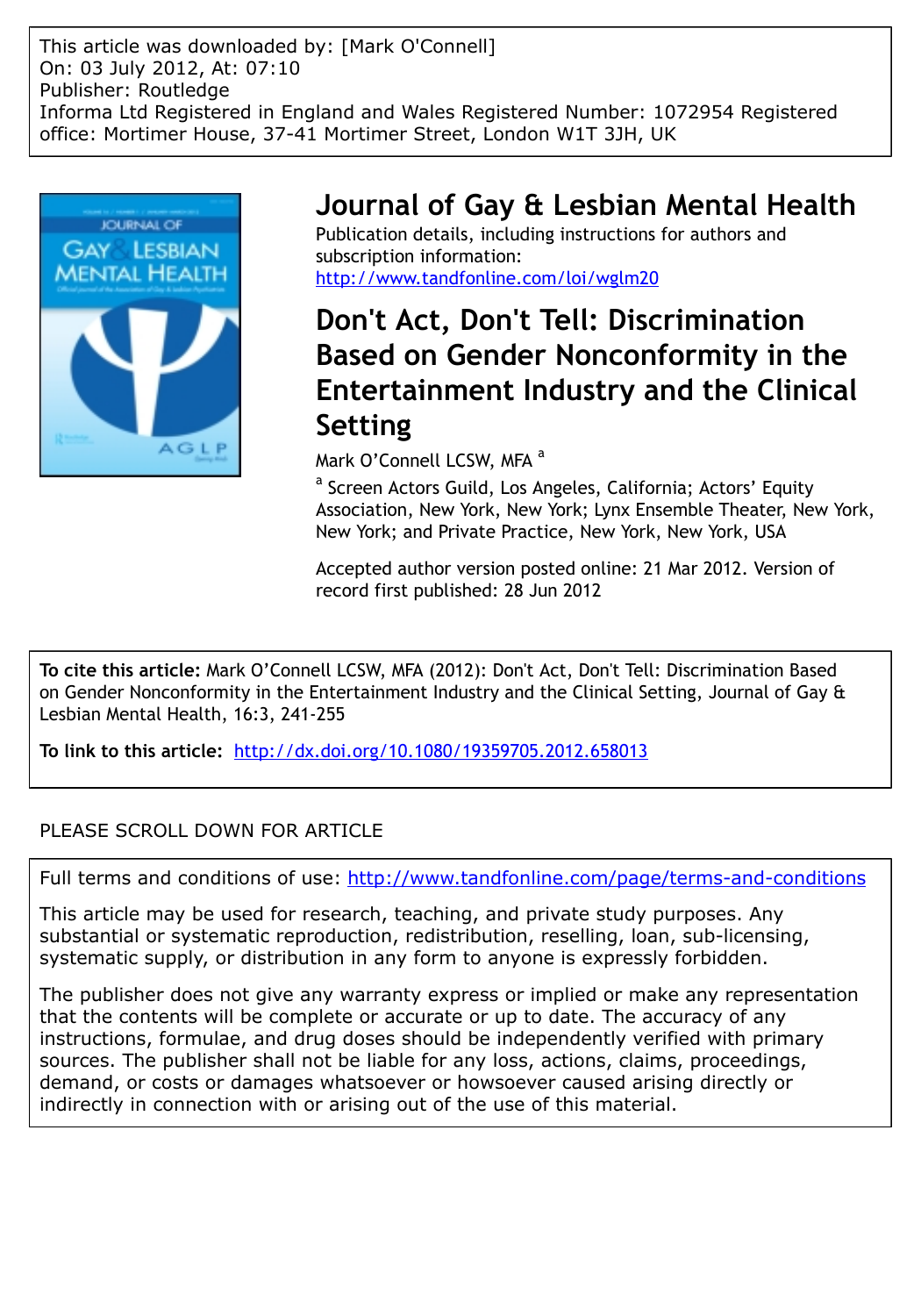

### **Don't Act, Don't Tell: Discrimination Based on Gender Nonconformity in the Entertainment Industry and the Clinical Setting**

#### MARK O'CONNELL, LCSW, MFA

*Screen Actors Guild, Los Angeles, California; Actors' Equity Association, New York, New York; Lynx Ensemble Theater, New York, New York; and Private Practice, New York, New York, USA*

*The author describes anti-homosexual attitudes in the entertainment industry. Effeminate male actors generally have a hard time being cast, whether for gay or straight roles. Attitudes in the performing arts mirror those in society as a whole. Case reports are interspersed in the discussion to illustrate the points.*

*KEYWORDS discrimination, performing arts, acting, anti-gay, homophobia, gender nonconformity*

There is a "don't ask, don't tell" practice in the hiring of actors for film, theater, and television, but it is certainly as ubiquitous in casting for the world's stage as well. Here is how it works: Actors can avoid discrimination so long as they do not disclose being homosexual. What is considered to be a disclosure in this case can be verbal, but it is more often nonverbal and merely a casting director's perception or interpretation of the actor's sexuality based on his or her gender presentation. This practice limits work for out and "seemingly gay" actors and also severely limits audience perceptions of both homosexuality and gender. A simple example of this can be found in the film *Brokeback Mountain*, for which straight, masculine movie stars were hired to play gay men. By restricting the presence of gender-nonconforming people in film, television, and theater, the message that "you are permitted to be gay, just don't flaunt your identity" (Yoshino, 2006) reverberates like an earthquake and without anyone having to claim responsibility or fix the problem. Until this phenomenon is brought to the surface by naming and

Address correspondence to Mark O'Connell, LCSW, MFA, 304 Park Avenue South, #1106, New York, NY 10010. E-mail: markoconnelltherapist@gmail.com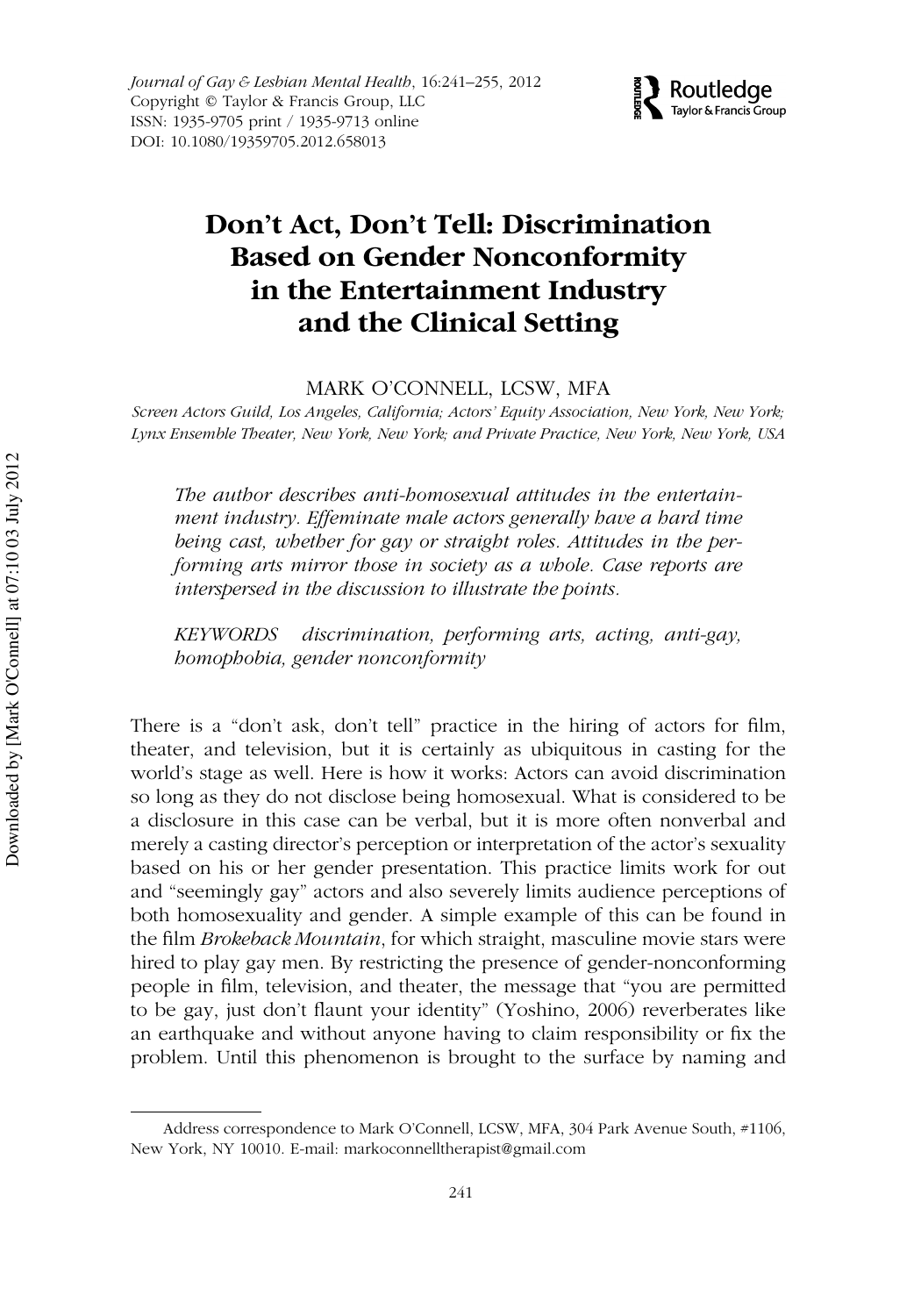aggressively discussing it, homophobic discrimination will continue on and below the surface. Specifically we can expect to see more job discrimination, bullying, suicides, and hate crimes against gender-nonconforming people (both gay and straight).

Ramin Setoodeh's controversial 2010 *Newsweek* piece, "Straight Jacket," ignited recent furious debate on this somewhat elusive and discriminatory casting practice. In the article, Setoodeh (who is a theater critic and gay himself) claims he was unable to buy out actor Sean Hayes as a straight man in the Broadway play *Promises/Promises* because the "queeny" Hayes who, according to Mr. Setoodeh, "would set off your grandmother's gaydar"—seemed to "be trying to hide something" in his performance (Setoodeh, 2010). The piece suggests that Hayes and other self-identified gay actors who have played straight roles (e.g., out actor Jonathan Groff from the ABC television show *Glee*) are unconvincing playing characters in love with women simply because their gender performance does not entirely match the status quo, that is, a masculine stereotype of how a straight man is supposed to behave.

Setoodeh does make a valid point in suggesting that more gay actors would be employed if they could only "act straight" and conform to gender stereotypes. Acclaimed actor Andre DeShields says, "I have friends in the industry—casting directors, for an example ... who will not cast another person and the reason given is, 'oh, he's too gay"' (Rayworth, 2007). New York casting director Brette Goldstein says, "If you read gay [in an audition], it's over!" (B. Goldstein, personal communication, March 3, 2007).

However, Setoodeh's misguided article actually became a symptom of the suggested problem and even exacerbated it. He had the opportunity to invite readers to explore and question audience reactions to gender nonconformity in a straight, male- dominated society, for example, the discomfort, the threat, and the tendency to blame gay people for these feelings. Instead, he indicted the gender-nonconforming actors themselves for not being better at conforming.

The real source of the problem is not the actors, the casting directors, or even the entertainment industry itself but rather the unidentified, unnamed, and unchallenged expectations we all hold as audiences and as a society. It is imperative that we unpack and identify these expectations, clarify what people actually mean by "gay and straight acting," question why "gay acting" evokes an enormous amount of hatred in people, and understand how casting discrimination against gender-nonconforming people promotes homophobia. By acknowledging subtle influences of homophobia and heterosexism, we provide an opportunity to demystify much of the discomfort that lesbian, gay, bisexual, and transgender (LGBT) people regularly face (Russell, 2007). It is particularly crucial for helping professionals who interface with LGBT clients to understand this "gay acting" stigma and how it functions because, as Silverstein says, as long as stigma surrounding sexual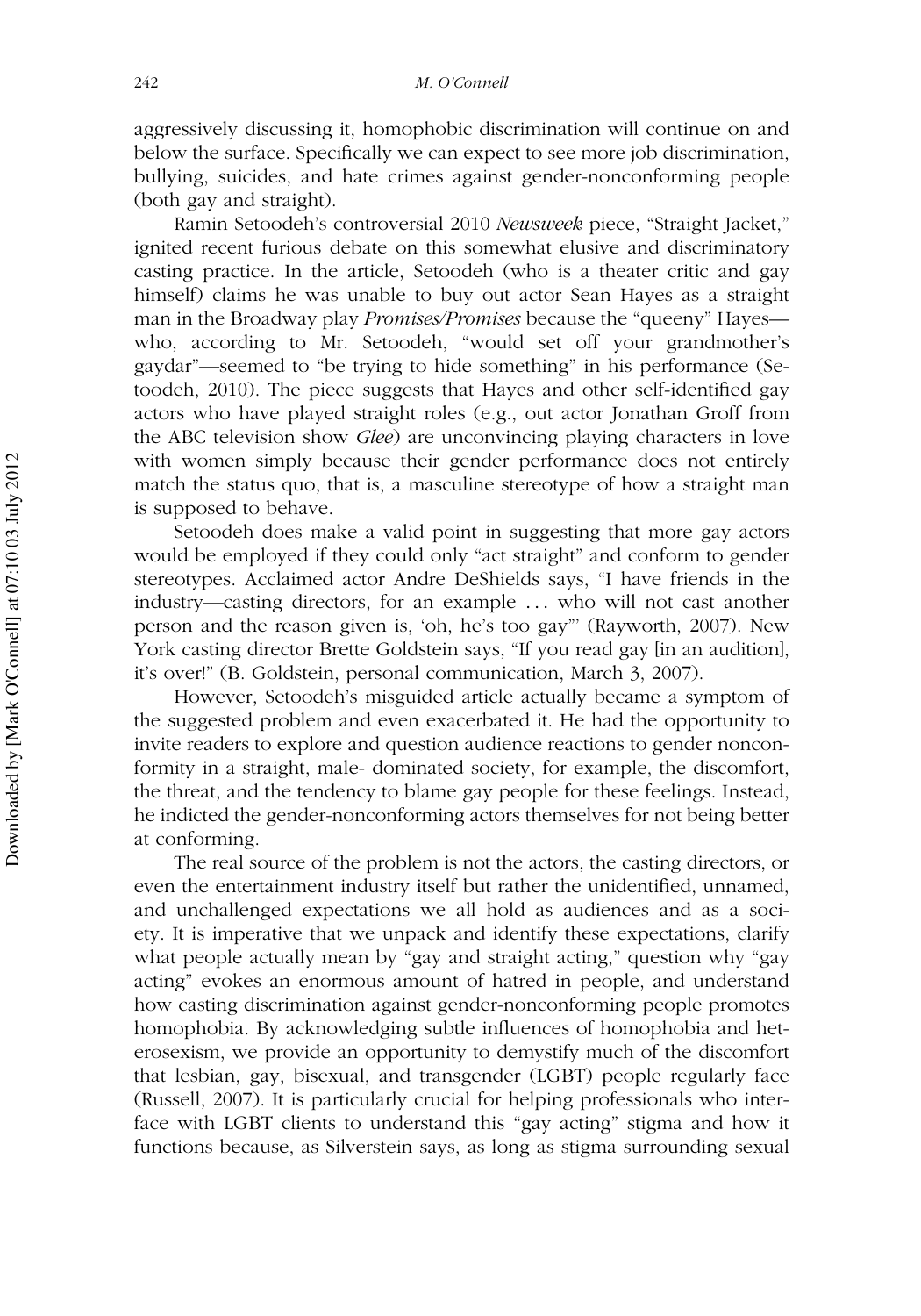orientation and gender nonconformity exists, individuals will be at risk, even from the helping professionals who claim to heal them (Silverstein, 2007).

#### CASE ILLUSTRATION

A psychotherapist colleague of mine, whom I will call Bill, once told me a story illustrating this point about stigma within the helping professions. Bill is a self-identified gay man who has a number of gay clients in his practice. In the past year he went looking for a therapist of his own, clicking through various headshots on the *Psychology Today* website (a casting process in itself), seeking a male therapist who seemed, in Bill's words, "firm"—as opposed to the "flimsy" looking ones he was mostly finding in the pictures. He found one: a tall, square-jawed man with a deep voice who, according to Bill, often made reference to his girlfriend in sessions. Bill relayed to me that during one particular session he began to share some feelings with the therapist that his own clients had evoked in him, specifically feelings of discomfort, dislike, and disgust toward male clients who seemed "whiny" and "weak." In an attempt to validate Bill, the therapist chimed in, asking, "You mean you wish they were less faggoty?" Bill told me that he was taken aback at first but quickly recovered, chuckling and agreeing that indeed this is what he meant.

When Bill blankly asked for my reaction to this encounter, I wryly responded, "It sounds like you got what you wanted, someone to help you butch up your clients." It would seem Bill had cast a "straight acting," selfasserting heterosexual male in the role of his therapist in order to have an ego-syntonic object to identify with, a "normal" man who would validate his desire and efforts to avoid being "faggoty" like his clients. However, if this was in fact the line of treatment Bill was searching for, what was he hoping to gain by sharing the unfiltered details with me?

I could not help but think Bill was actually ambivalent about the egodystonic feelings he harbored regarding the parts of himself he deems to be "flimsy," "faggoty," and "gay acting," feelings induced by clients he identifies as having these qualities. Yet rather than providing a safe, nonjudgmental holding environment for Bill to process this ambivalence, the therapist colluded with Bill's fear of being gender-nonconforming himself. Together they kicked the gender-variant version of Bill out of their mutually created casting office with a blunt "don't call us, we'll call you!" What does an intervention like this mean for Bill's mental health, for his identity, and for his ability to truly and fully be himself? Perhaps more importantly, how does this affect Bill's work with the gay clients who are looking to him for help resolving similar psychic conflicts, perhaps secretly hoping that through psychotherapy, the "gay acting" version of themselves will be given a chance to live, to be seen and understood, to be given a "big break"?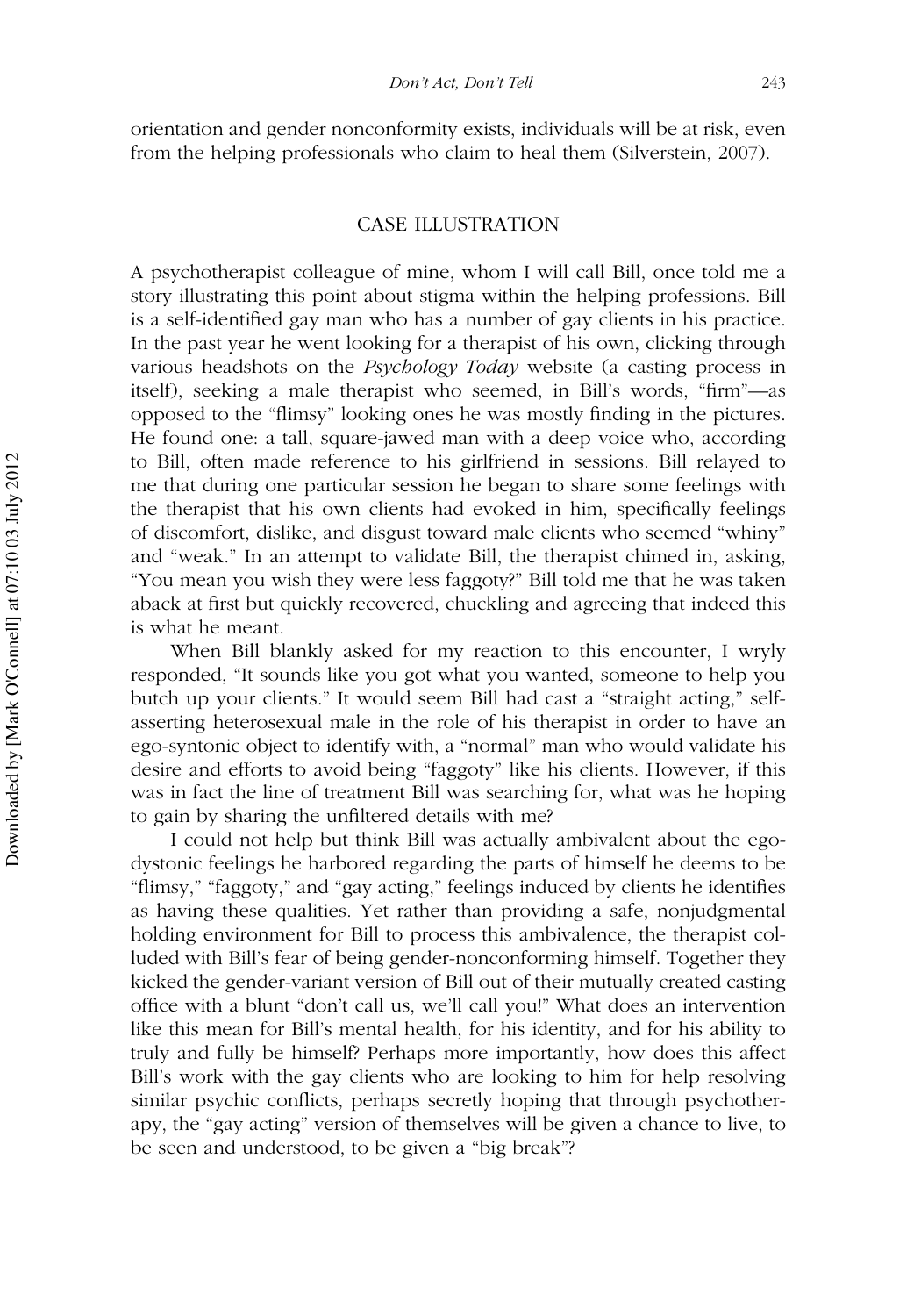So, what exactly does it mean to "act gay"? As writer/producer Aaron Sorkin points out in his response to Setoodeh's piece, "An actor, no matter which sex they're attracted to, can't 'play' gay or 'play' straight. Gay and straight aren't actable things. You can act effeminate and you can act macho" (Sorkin, 2010). Sorkin is correct, but unfortunately most people assume they can determine sexuality based on gender expression and thus actively discriminate against people on that basis. Studies show that "people are indeed able to discern the sexual orientation of others with accuracy rates above chance" (Johnson, Gill, Reichman, & Tassinary, 2007; see also Ambady, Hallahan, & Conner, 1999). Johnson's study suggests that gender atypicality plays a critical role in a person coming across as "gay" (Johnson et al., 2007). In many cases, lesbian- and gay-identified people show gender nonconformity in traits such as voice, movement, and appearance (Johnson et al., 2007; Ambady et al., 1999; Bailey, 2003). Though the propensity for gender nonconformity may not be present in all lesbian- and gay-identified people, the "notion that one can 'read' sexuality–know whether someone is heterosexual or homosexual–by the way they enact gender has become a staple in American popular culture" (Kimmel, 1996).

Many casting directors, especially for film, encourage actors to "be themselves" and emphasize that auditions depend on the actors bringing their own truth and shaping the casting director's view of the role to be cast (Merlin, 2001). Casting directors say that they are looking for authenticity, that they are "casting the real thing" (B. Goldstein, personal communication, March 3, 2007). If we are to accept the common assumption that sexuality can be read based on gender expression, we might then assume that the plethora of gender-nonconforming actors looking for work might not feel discriminated against when rejected for straight roles, as they could arguably find plenty of work playing gay and lesbian characters. We would be wrong. Not only are lesbian, gay, and transgender roles few and far between in professional theater, film, and television, but those that do exist, especially in terms of male roles, "often have straight men playing them, and that's what sucks for the gay guys," says casting director Goldstein.

If gender-nonconforming men are banned from playing themselves, the problem runs much deeper than gay (or gender-nonconforming) actors being rejected for straight roles. It would seem that the underlying problem is, as psychoanalyst Richard Isay says, "the hatred of what is viewed as 'feminine' in men by all men" which is "of great importance to understanding the pervasive homophobia in our society" (Isay, 1990). Hollywood's most revered actress, Meryl Streep, says:

The absolute hardest thing in the whole world is to persuade a straight male viewing audience to identify with a woman protagonist. To feel themselves embodied by her ... There has always been a resistance to assume a persona if that persona is a she. (Streep, 2010)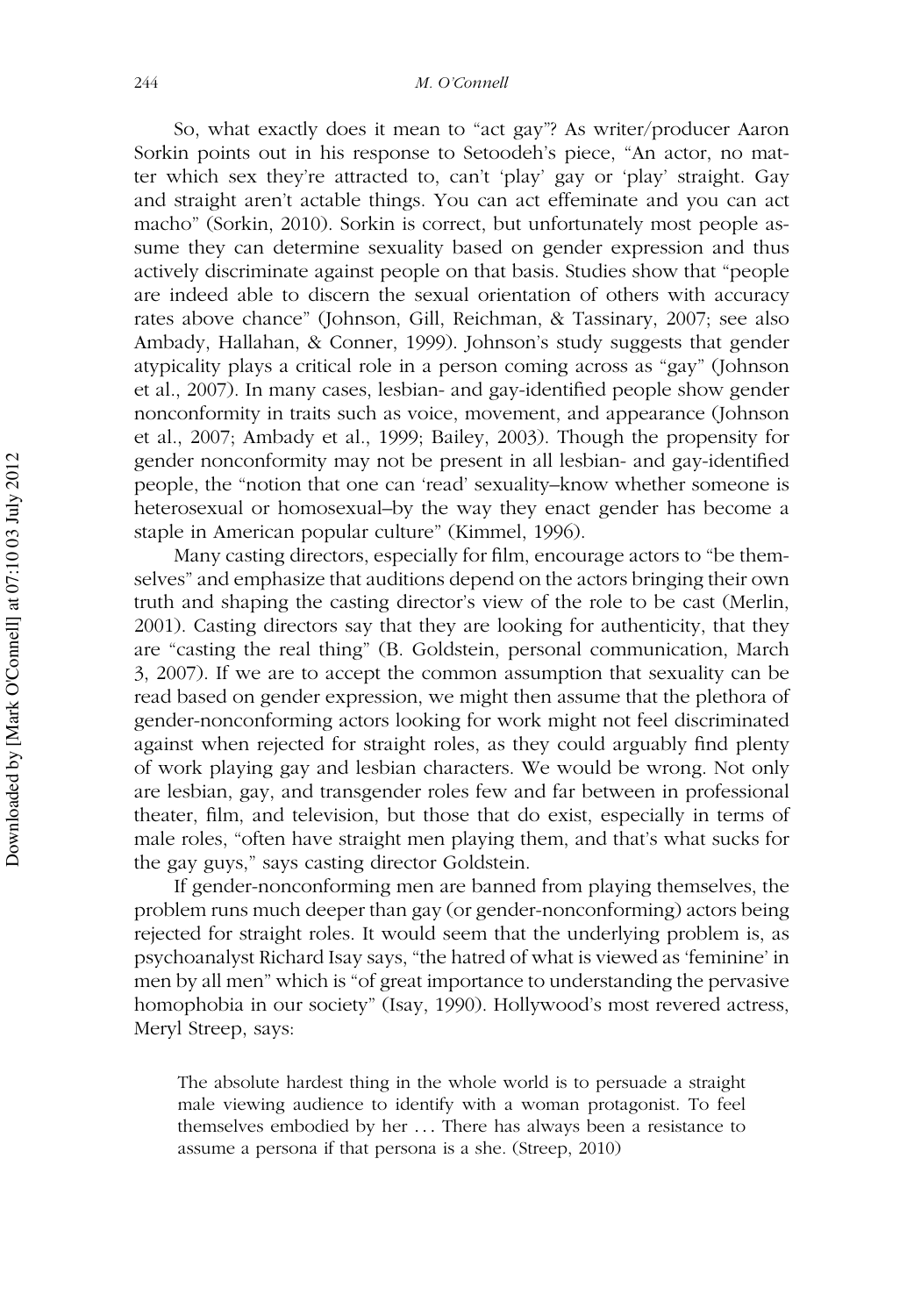I would add to Streep's statement that audiences in a heterosexual maledominated society also resist identification with a persona if it even behaves like a she.

As audiences, we all contribute to what Judith Butler calls "policing of gender," that is, societal maintenance of the gender binary (men acting "masculine" and women acting "feminine") (Butler, 1990). We do this by rejecting representations of gender-nonconforming people, especially men, and consciously or not, we participate in the securing of heterosexual male power. Connell says that the power of masculinity concerns "above all else, the superiority of men to women, and the exaltation of hegemonic masculinity over other groups of men which is essential for the domination of women" (Connell, 1991). As sociologist Gregory Lehne points out, a maledominated society objects to male homosexuality "because it is threatened by fragmentations in the male role that could lead to less male dominance, less male power" (Capers, 1991).

Through this lens, we can see that the discriminatory casting practices described above also apply to female actors who are gay and/or gendernonconforming. Gender nonconformity in female actors may be perceived as undesirable and/or a challenge to heterosexual male power (Capers, 1991). Casting director Goldstein says that even if she is casting for the role of "the sidekick," the actors who usually get the job are women who are "leading lady types ... or just cute," or those who can "sex it up for the guys" (B. Goldstein, personal communication, March 3, 2007).

Female actors are frequently expected to contort themselves in order to appeal to straight male audiences. Streep describes this process of contorting, by sharing her experience as a high school student searching for acceptance by straight males:

I adjusted my natural temperament which tends to be slightly bossy, a little opinionated, loud, a little loud, full of pronouncements and high spirits, and I willfully cultivated softness, agreeableness, a breezy, natural sort of sweetness, even shyness if you will, which was very, very, very effective on the boys. (Streep, 2010)

Streep describes how this high school contortion translated into her work as an actor by referring to a comment that President Bill Clinton once made to her. Clinton told her that men of his generation think of her character in *The Deer Hunter* as their favorite one she has ever played. Streep describes the character as a " lovely, quiet, hapless girl, who waited for the boy she loved to come back from the war." Of the former President's comment, she says, "I have my own secret understanding of why that is and it confirms every decision I made in high school ... " (Streep, 2010).

Gay and gender-nonconforming male actors face a similar challenge, that is, contorting themselves for straight male audiences, only there is a different, greater obstacle here. Straight men are not turned on by other men,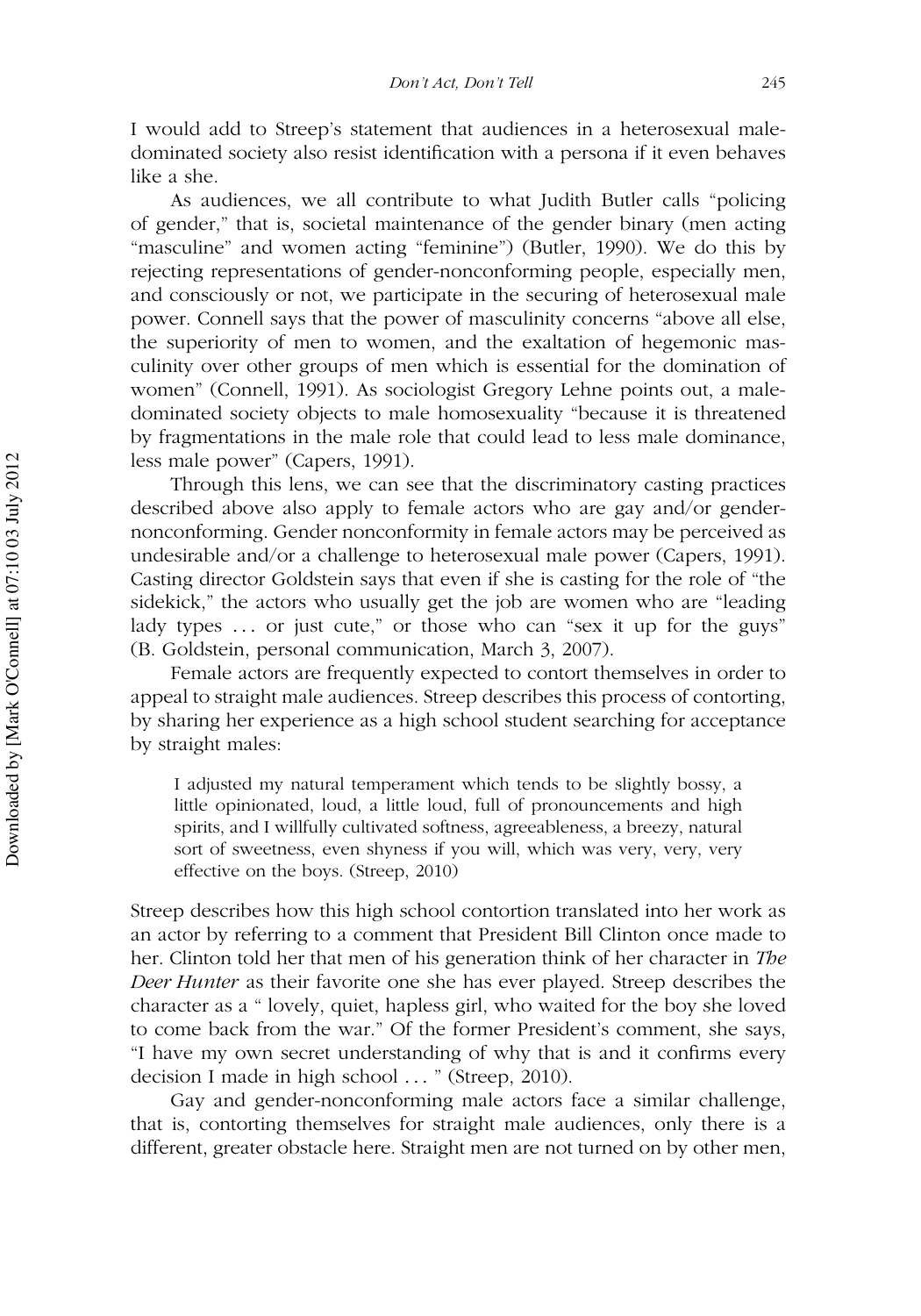regardless of how feminine or deferential they seem; the less masculine and assertive male actors are, the more turned off straight male audiences become. Straight male audiences want to identify with the men they see on screen and, through this identification, feel reinforced in their own sense of masculine power. In order for any male actor to find work in such a system, he is forced to mute, cover, contort, and disguise his differences (Yoshino, 2006).

This puts a burden on the actor—a burden that every LGBT person faces—to "fix" a "problem" within himself. The actor is viewed as the problem, which reinforces the shame and powerlessness he is already experiencing. As Dennis Saleeby says, "to assume that the cause of personal pain and social problems is individual deficiency has the political consequences of not focusing on the social structure (the body politic) but on the individual" (1992, p. 97). In just this fashion, Setoodeh's controversial article perpetuated the problem, that is, placing blame on the actor who is then left alone and saddled with the onus of "covering" himself and his "deficit" (Yoshino, 2006). It is no wonder, then, that gay actors continue to stay in the closet and/or attempt to "act straight" which, as we have now established, simply means to act "masculine." Novelist Christopher Rice points out that the expression "straight acting" implies an ignorance of the mechanics of *gay* sex (Rice, 2006).

The problem is so toxically infectious that in addition to journalists (even gay ones) exacerbating it, successful openly gay actors regularly advise their peers to hide. Richard Chamberlain, who only came out years after his heyday as a leading man, says, "It's just silly for a working actor to say, 'oh, I don't care if anybody knows I'm gay'—especially if you're a leading man. Personally, I wouldn't advise a gay leading man-type actor to come out" (Voss, 2010). Rupert Everett, who enjoyed a good run as a leading man in both British and American films says, "The fact is that you could not be, and still cannot be, a 25-year-old homosexual trying to make it in the ... film business. It just doesn't work and you're going to hit a brick wall at some point ... It doesn't work if you're gay" (Cadwalldr, 2009, p. 18).

Though straight men, whether consciously or not, are the ultimate perpetrators of homophobic casting discrimination, they are victims of it as well. Under this system, all actors and all people are locked into such rigid rules for performing gender that creativity and self-expression become inhibited (Flood, 1997). Heterosexual male actors can become blocked from performing openly and truthfully, particularly with other men, as they may fear presenting as too sensitive, soft or feminine which may in turn read as "gayness" (Blood, Tuttle, & Lakey, 1998). The pressure for a straight male actor to sustain a presentation of male dominance can also compromise his working relationships, pressuring him "to treat others badly" (Flood, 1997).

Ultimately, the rigid limitations placed on gender presentation on screen affects every consumer of entertainment. As Bandelj says, actors' portrayals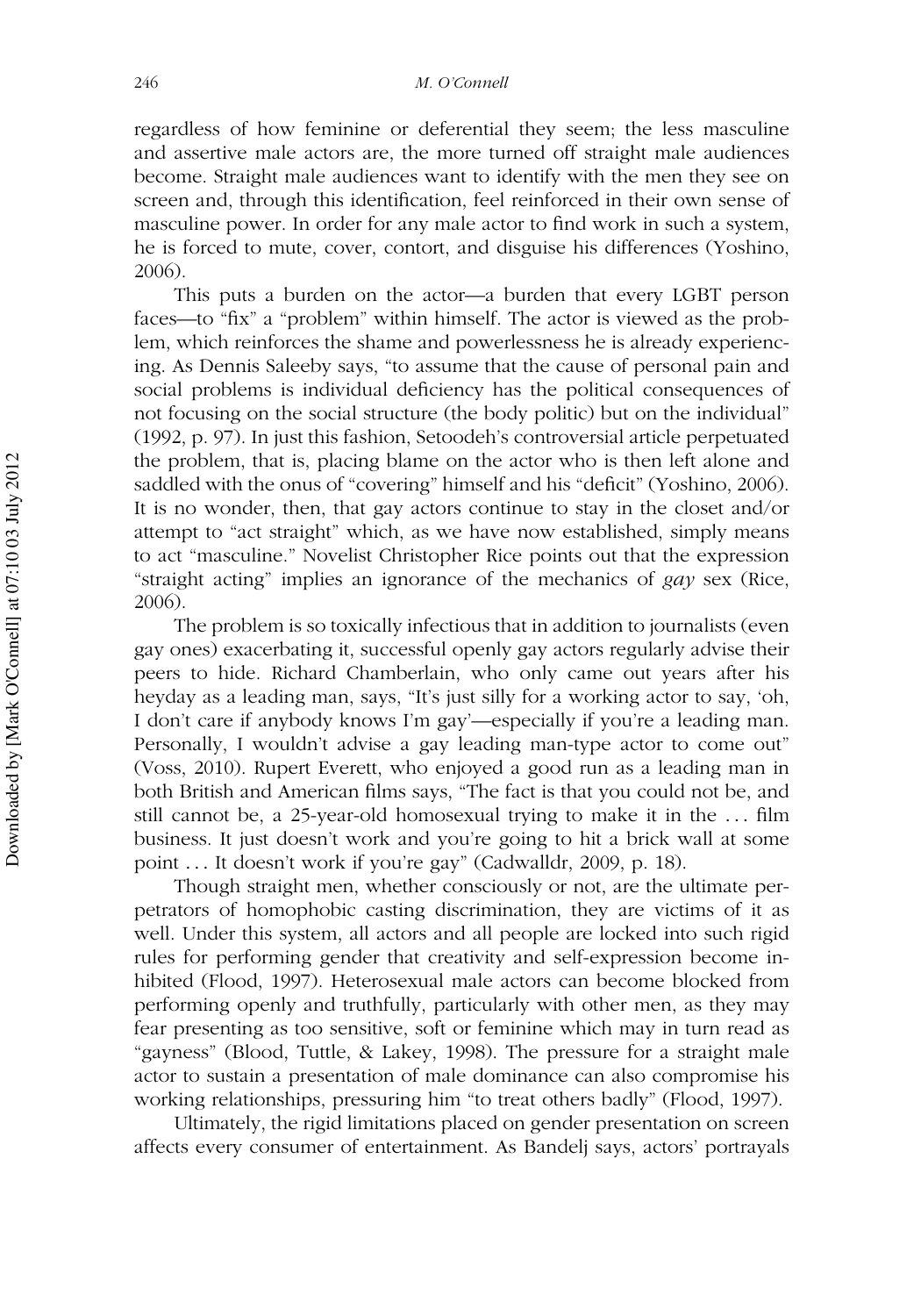*Don't Act, Don't Tell* 247

of characters contribute to the social reproduction of human identities. The choice to cast roles within a strict gender binary where men are either "straight acting" and "normal" or "gay acting" and "stigmatized" can shape a global audience's ideas and understandings "as U.S. film and stage portrayals are among the most pervasive popular cultural objects" (Bandelj, 2003). According to the Screen Actors Guild (SAG), "There is no other medium as capable of affecting human behavior and thought as films" (SAG, 2011).

In limiting opportunities for empathetic, gender-nonconforming, actors, as well as the presence of such characters, the entertainment industry effectively condones homophobia for audiences around the world and thereby sanctions social distancing, aggression, and violence against all LGBT people on the basis of gender nonconformity. When we live with a threat against "gay acting," we live with a fear of being considered gay, which "limits and distorts everyone's life choices and relationships" (Blood et al., 1998).

#### CASE ILLUSTRATION

I have a client I will call Clint, a gay man in his early thirties, who provides an example of how the fear of gender nonconformity compromises one's life. Clint began treatment in order to increase his self-esteem and improve his relationships. He presents as very intellectual and discursive, or defended as such, and with little affect. At one point in our work together, he spoke disdainfully about people he regularly encounters in his life, both at work and in his social life, who irritate him due to their rampant tendencies to talk about "superficial" topics (i.e., who's "hot" and who's "not" in the world of celebrity). Upon probing, we discovered that Clint's judgment of his peers was really an externalization of his own internal censor against freely expressing enthusiasm, something he had developed as an adolescent as a defense against seeming "silly," "weak," or like a " faggot."

When he was a teenager, Clint remembers seeing the image of a boy his age at a concert with some friends. The boy was skinny, with long "twinky gelled hair" and hips that willingly swiveled with gusto. This was a "faggot," he thought, someone who gets teased, beaten up, dismissed, and forgotten. That night, Clint remembers feeling intensely that his friends and family "couldn't possibly respect me if I was perceived in this way."

Clint worked to avoid being cast in this role. Since he did not have a proclivity for more palpable masculine behaviors, in the way of being bullish or jockish, he shielded what he perceived to be the more feminine and "silly" sides of himself with intellectual elitism and a reserved, retiring demeanor. Now Clint is weighted down with this shield, feeling distant and disconnected from others, trapped in an isolated melancholy, afraid of taking the risk of revealing his full, genuine self for fear of being rejected, abandoned, or worse. Had Clint experienced a three-dimensional, gender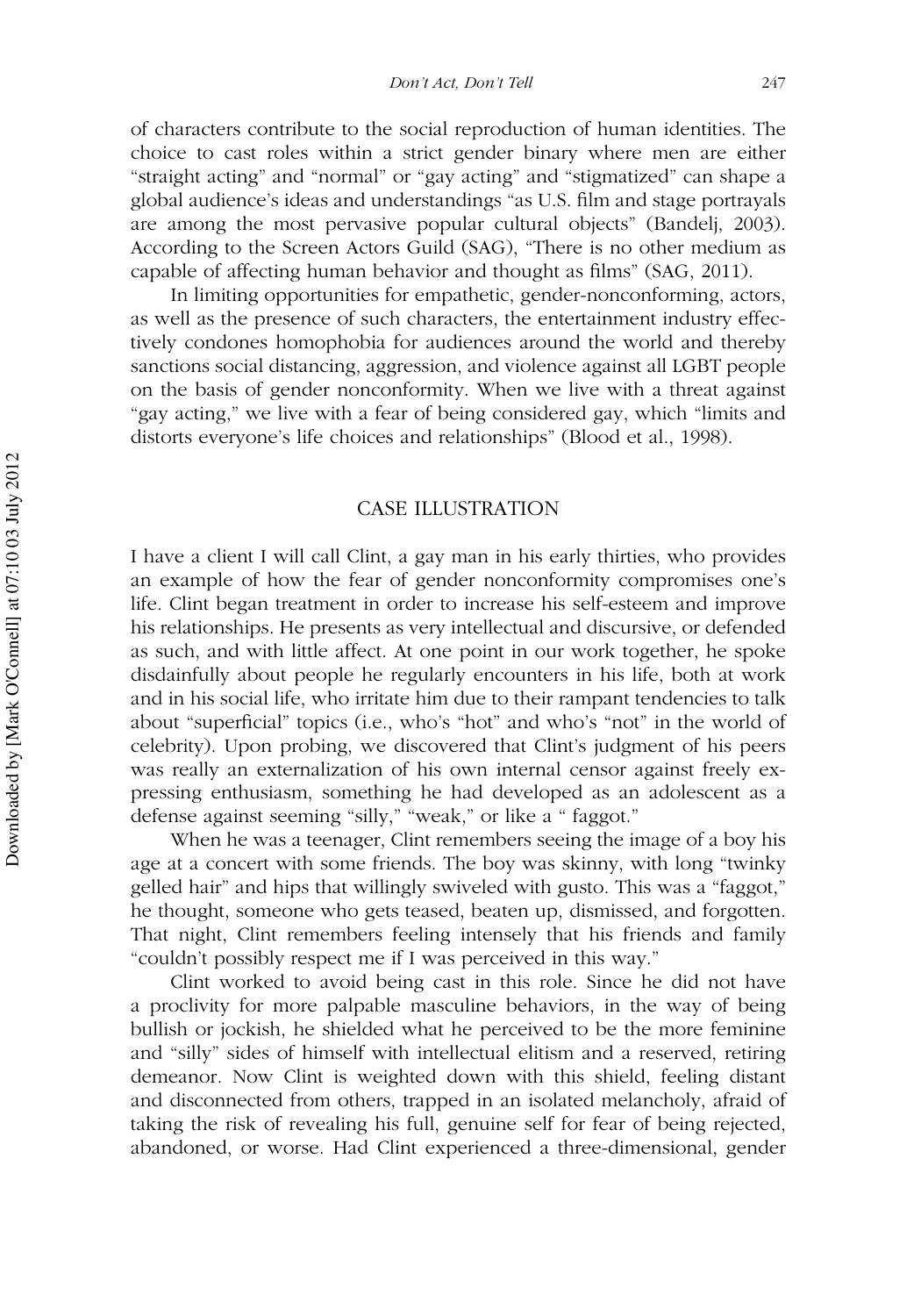fluid character on film or television during his adolescence, he might have been able to construct a different narrative about the boy at the concert and about himself.

Who has the power to begin a necessary process of change and eradicate prejudice, discrimination, and hatred against gender-variant actors, gay people, and people in general? Certainly producers and casting directors have this power, though they have no incentive to go against the status quo without significant financial gain for themselves. Perhaps, then, it is up to unions such as the SAG to advocate for these changes of practice.

SAG, "the nation's largest labor union representing working actors," has long advocated "nondiscrimination, fair representation and inclusion ... which today benefit every actor" (SAG, 2011). Looking at several of SAG's milestone achievements, one can appreciate the union's effectiveness in advocating for minority actors, as well as for a fair representation of minority characters on screen. Throughout the 1950s, the National Association for the Advancement of Colored People (NAACP) urged SAG to see that African American actors who were "struggling to attain their rightful place in the life of the nation and the world, [were] not handicapped by misrepresentation in a medium which speaks powerfully to people everywhere" (SAG, 2011). "By the late 1960s, SAG recognized that other minority groups need the type of aid and protection African-American performers had struggled so long to achieve," including "women, Latino/Hispanics, Asian-Pacific Americans, Native American Indians, seniors and the disabled. Each was clearly part of the 'American scene' but badly neglected and underrepresented in casting for movies and television" (SAG, 2011).

In 2010, SAG Interim National Executive Director David White emphasized that it is still a priority for SAG to advocate for a wider margin of diversity regarding actors and characters, saying, "I encourage all of our friends in the creative community to work toward a more diverse and accurate media landscape" (SAG, 2012a). An "accurate media landscape" portraying all people from "the American scene" should certainly include characters of varying gender presentations and sexual identities, being portrayed by a variety of actors. Unfortunately, it has been a harder road to hoe for SAG in advocating for the visibility of LGBT actors and characters on screen than it has been for other minority groups.

SAG has certainly worked hard over the years to achieve this visibility. In the past decade, an LGBT committee was formed to provide support for LGBT union members. SAG has also recently released a manual called *Diversity A to Z*, which is:

a preferred glossary of diversity terms; information for producers, casting directors and talent agents on hiring, casting and representing diverse members; and contacts of our community and industry partners who also work to further fair and diverse representation and employment of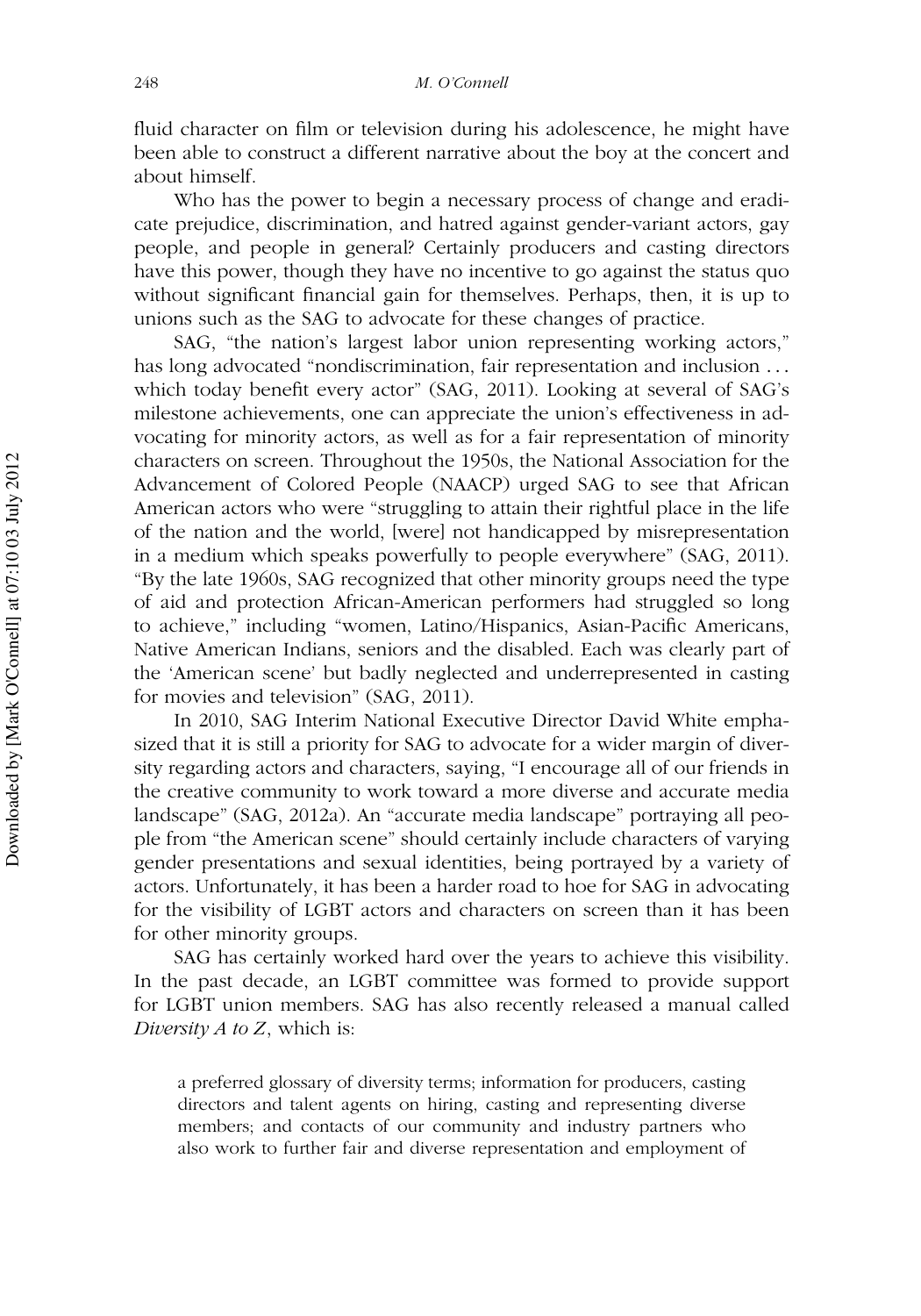industry professionals in front of, and behind, the cameras. (SAG, 2012b, p. 2)

The manual includes definitions not only for words such as "Sexual Orientation" and "Gay" but also for "Transgender" and even "Men," which it defines as:

a gender identity that can be connected to maleness, masculinity, and non-male gender identities/expressions. Not all males identify as men and not all men identify as male. Adult males are not seen as "boys" and should not be referred to as such. (SAG, 2012b, p. 11)

In addition, SAG's nondiscimination policy reads:

In accordance with this policy, the Producer will make every effort to cast performers belonging to all groups in all types of roles, having due regard for the requirements of and suitability for the role, so that, for example, the American scene may be portrayed realistically. (SAG, 2011)

These advancements certainly address the casting problems I have been outlining. Although SAG has certainly begun a much-needed discussion on these elusive and complex topics, the idea of casting gender-nonconforming actors has not caught fire. One of the reasons, as stated earlier, is that producers have no incentive to use these actors.

SAG does offer contracts for producers of independent films, which include financial incentives for using minority actors, but openly gay or gender-nonconforming actors are not on the list. Furthermore, nondiscrimination policies designed to protect gay and gender-nonconforming people are not legally enforceable. Though several states have passed laws protecting employees from discrimination based on sexual orientation, the same states do not offer legal protections for discrimination based on gender nonconformity, nor are there federal protections against either form of discrimination. Therefore discrimination against any type of employee who "acts gay" remains both prevalent and hard to prove.

The Employment Non-Discrimination Act of 2007, H.R. 3685 (2007–2009), which includes protections for both sexual orientation and gender identity and expressions, has been introduced in nearly every Congress since 1994 and is still awaiting approval. Yale Law professor Kenji Yoshino says in his book *Covering: The Hidden Assault on Our Civil Rights* (2006):

Courts will protect traits like skin color or chromosomes because such traits cannot be changed. In contrast, the courts will not protect mutable traits, because individuals can alter them to fade into the mainstream, thereby escaping discrimination. If individuals choose not to engage in that form of self-help, they must suffer the consequences.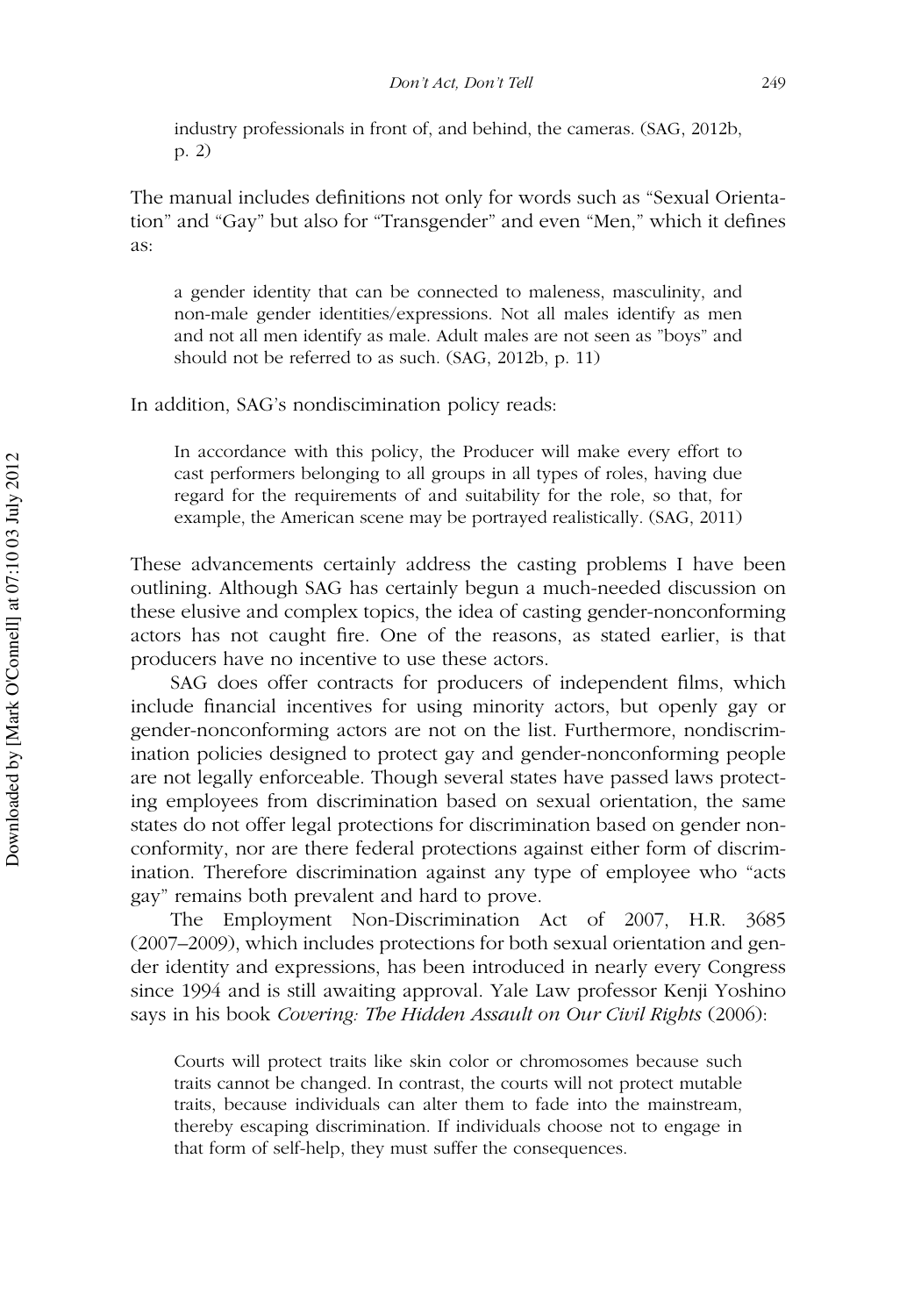As pessimistic as all this sounds, positive changes have begun to percolate. Straight male audiences are beginning to allow themselves to identify with a few female characters. Meryl Streep says that men of Bill Clinton's generation are now beginning to tell her that their favorite character is Miranda Priestly from *The Devil Wears Prada*—a powerful and complex character they can see themselves in, as opposed to a submissive girl they want to date. Of this change, Streep says:

Men are adapting. About time ... they are adapting consciously and also without consciously realizing it for the better of the whole group. They are changing their deepest prejudices to regard as normal the things that their fathers would have found very, very difficult and their grandfathers would have abhorred and the door to this emotional shift is empathy. (Streep, 2010)

There is, of course, out actor Neil Patrick Harris—now in his sixth season of playing a straight male character on the television show *How I Met Your Mother*—who continues to be well-received by mainstream audiences and critics alike. It is difficult, though, to quantify how this particular advancement has or will benefit gender-nonconforming and gay actors or how audiences will be changed by it. Harris was already iconically embedded in our cultural consciousness from his days as a child prodigy on the show *Doogie Howser* and has lately created a new iconic role for himself, utilizing his talents as a singer and dancer, as everyone's favorite awards show host. Accordingly, it is hard to tell if the general public will accept a gay or gender-nonconforming actor or character who is not such an anomalous phenomenon.

This brings us to the revelation that is the out, gay, gendernonconforming actor Chris Colfer and his equally binary-shattering character Kurt Hummel on the hit television show *Glee*. Kurt is an openly gay, effeminate, fashion-forward high school student who is a far cry from Sean Hayes's one-dimensional Jack from the sitcom *Will and Grace—*the only other major effeminate male character to appear as a lead on a major network in history. As *Glee's* creator Ryan Murphy says of Kurt, "He's proud and he's popular and he struggles, but he has such dignity and I've never really seen that on network television" (Mitchell, 2011). Colfer has become a widely appealing presence on the show, earning a Golden Globe in 2011, but as Murphy says, has also instantly become "a role model to so many gay kids who watch that show, who can see that character and say, "I can be that" (Mitchell).

Will we see more characters like Kurt in mainstream media? The character did not even exist before Colfer's audition for *Glee*. Murphy says that "when we started auditioning, I thought it was kind of ridiculous that we're doing a musical about kids and expression and we don't have the gay point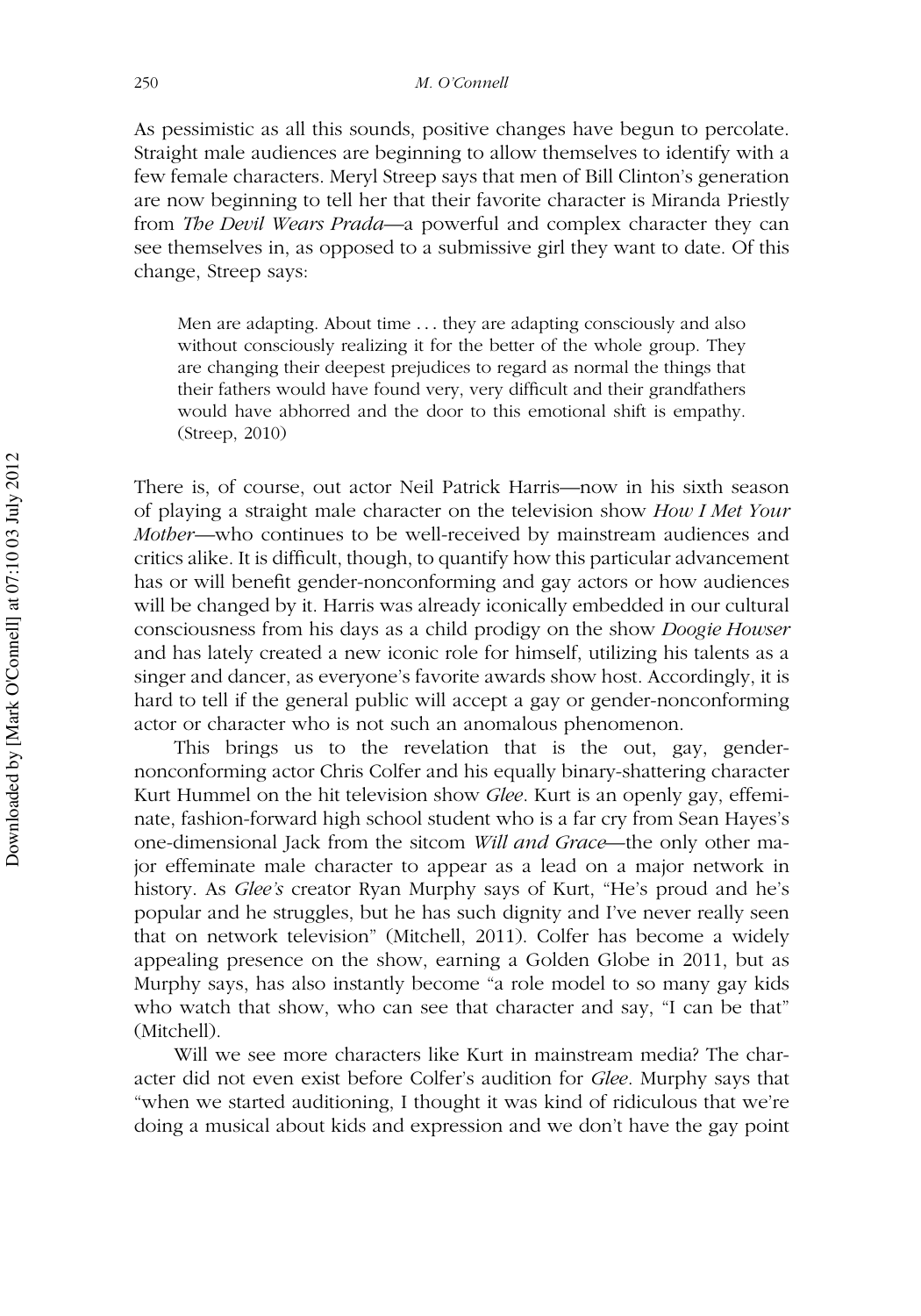of view" (Fernandez, 2009). He and Colfer have both reported that the part was written for Colfer because Murphy liked his audition so much. Murphy says, "I've never seen anyone who looks like him or acts like him or sounds like him" (Fernandez). Does this mean we have to wait for another phenomenon like Chris Colfer to fall out of the sky before more well-written, three-dimensional, effeminate male characters will be created?

A recent storyline in *Glee*'s third season actually uses the character of Kurt to confront, in a meta-theatrical way, the "Don't Act, Don't Tell" problem that I have unpacked in this paper. The simple yet complicated and refractory set-up is as follows: Kurt and his boyfriend Blaine, played by the straight and "straight acting" Darren Criss, both audition for the male lead in the school musical. Though Kurt blows away the directors with his singing audition (performing "I Am The Greatest Star," a Fanny Brice number from *Funny Girl*) and though they claim to support "nontraditional casting," they ultimately decide that he is "too gay" for the role. A scene showing his acting audition as Romeo opposite Lea Michele's Juliet causes the directors to erupt in laughter—not because his acting his deficient or that he is unwilling to kiss his female scene partner, but rather because he does not try to cover his effeminate mannerisms. Needless to say, the part goes to his more palatable, gender-conforming boyfriend, and Kurt decides to accept the loss and run for class president instead.

The show's creators do seem to miss an opportunity here that they appeared to construct for this very purpose, that is, to rise above the status quo and model a reality where an audience can accept and enjoy a performance by a gender-nonconforming actor in a romantic leading role. However, directly addressing this topic on a network television show *at all* is progress, and realistically depicting this all too common casting decision forces the audience to empathize with Kurt's rejection and marginalization. Perhaps better yet is the choice to have him pursue the role of class president, a position of power where he can begin to suggest and implement changes, paving the way for people like Kurt to have a wider range in which to express themselves, to be seen, and to exist.

In and out of character, Colfer is uncompromisingly gay, uncompromisingly gender nonconforming, and unequivocally appealing to all. There is no reason we should not see more people like him on screen, and we *must* in order for tolerance, acceptance, and equality to take root. If the parts are written, the actors will come out to play them—perhaps even literally—and with that will come more creative freedom for all actors and audiences. Actors both gay and straight need more room to play a wide spectrum of gendered behaviors, for example, Johnny Depp's gender-variant portrayal of the heterosexual pirate Jack Sparrow in *The Pirates of the Caribbean* films, just as audiences need a wider swath of characters and behaviors with which to identify.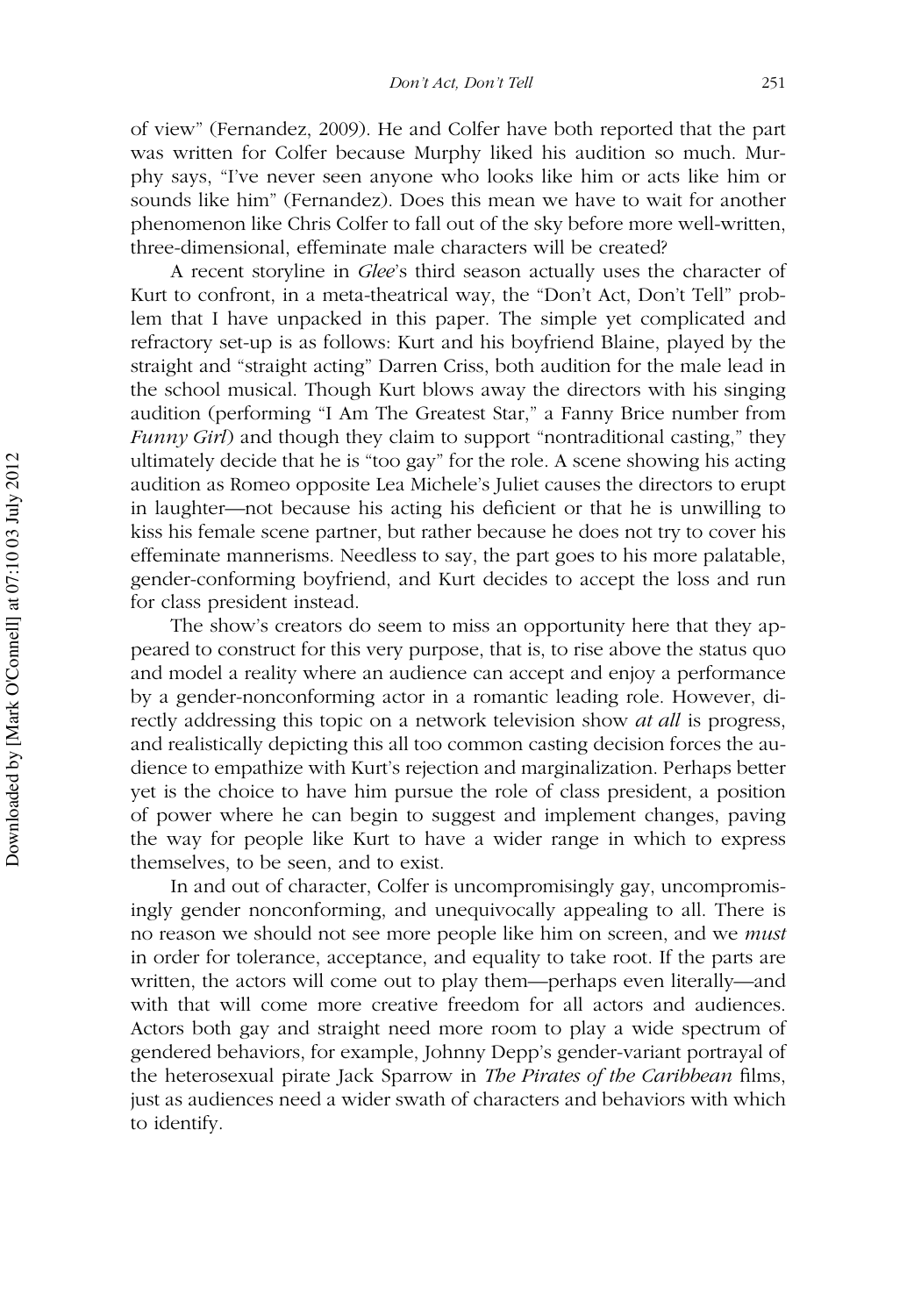Like it or not, on-screen representations of our lives inform our imaginations and open our minds to truths which we may have not yet experienced in reality. As Thomas Hardy once said:

Art is a disproportioning—(i.e., distorting, throwing out of proportion) of realities, to show more clearly the features that matter in those realities, which, if merely copied or reported inventorially, might possibly be observed, but would more probably be overlooked. (Hardy, 1984, p. 239)

In closing, I would like to share the theme of overlooked realities as it has arisen in my work.

#### CASE ILLUSTRATION

Peter, a self-identified gay man, came to me for help processing ambivalence he was feeling about separating from his wife of 30 years. Peter reported that he had told his wife of his sexual orientation soon after they were married, and that though this was difficult for them both, they had reached some kind of understanding and almost made plans to separate. During this period of adjustment and contemplation, Peter began to explore his sexual feelings with men, dated a man, and quickly fell in love. The plot was set for Act I of his romantic life—the canned, safely heteronormative, stifling part of the story—to transition into the daringly truthful, passionate, liberating Act II, a transition hinging on the pivotal moment when Peter would introduce his lover to his wife. Peter believed that he could only commit to separating from his wife and beginning a life with his lover without guilt and shame if it seemed his wife approved of the man. Peter arranged a dinner for three, which turned out to be "horrible." Soon after, Peter's wife gave birth to a child, and Peter had a concrete reason to stay in the marriage for the next 30 years, through to the present day.

When I asked Peter what was "horrible" about the dinner, he replied that his lover had acted "inappropriately" throughout the night. Though he would not specify what the behaviors were, he descriptively summed them up in one word: "feminine." Peter had been poised to engage in a reality he had long longed for and which he had kept hidden in the form of an obscure fantasy for the duration of his life, that is, the reality of having an openly sexual and loving relationship with another man. If only the man playing the part of his lover were palatable to Peter's audience, if only he were "straight acting." Surely Peter must have known this man to exhibit effeminate qualities at some point during their time together alone, but witnessing these mannerisms in the presence of his wife triggered the critical eye of his internal objects, and together all of them served as the audience for the "horrible," "feminine," "gay acting" character at the dinner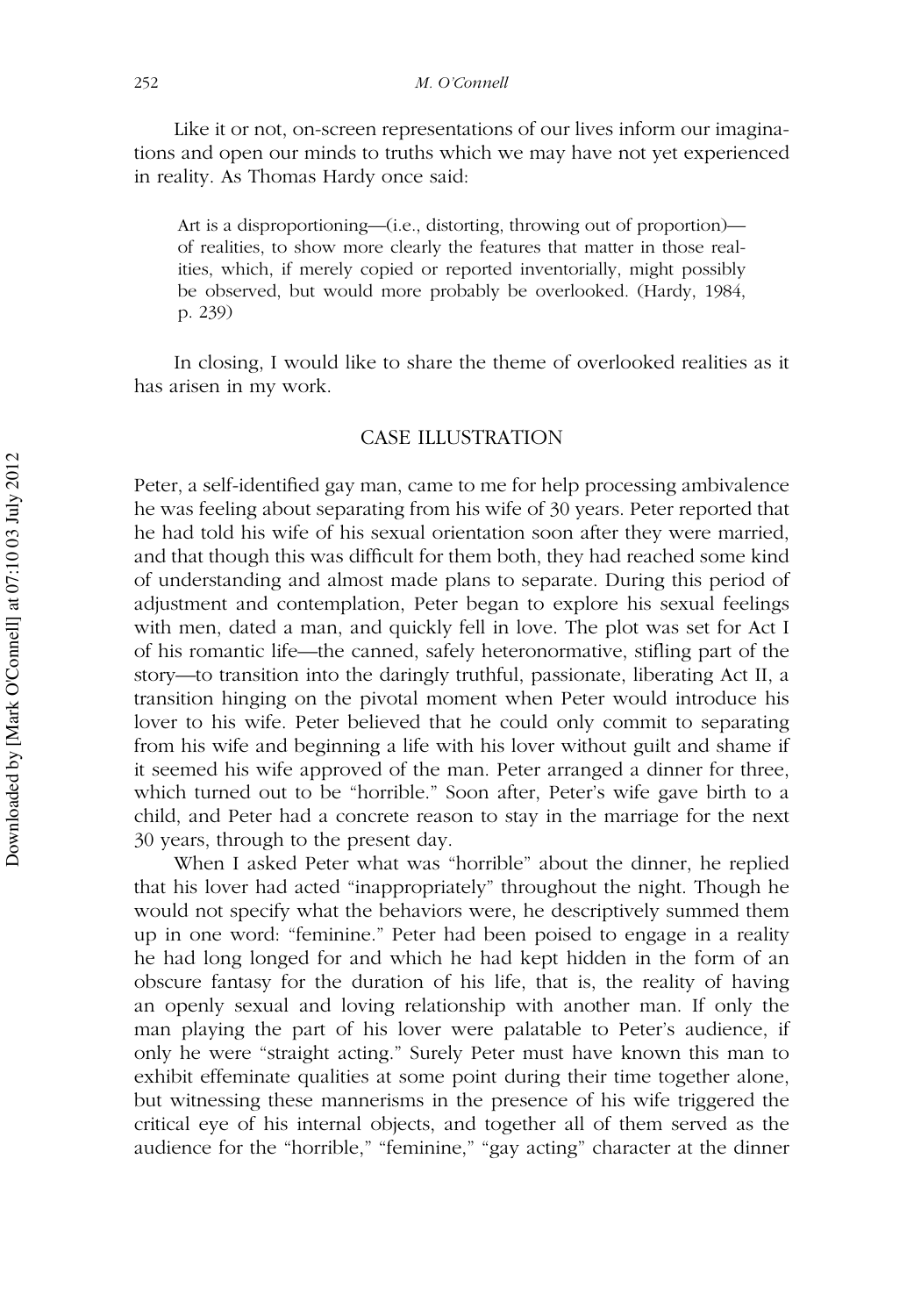scene. All of them rejected him, as well as Peter's potential love story with him, on the basis of his gender nonconformity.

Thirty years later, Peter is in my office facing the same dilemma: "to leave, or not to leave his wife," "to live, or not to live his life," only this time there is no catalytic lover. He is now directly confronting his fear of living a life in which he may be perceived to be gay, unprotected by the shield of a false self. In the beginning of our work, Peter seemed to view the therapy room as a casting office in which he would be judged (by me as well as his internal casting director) for not being strong or masculine enough to either leave or stay. I have attempted to reframe his perception, suggesting the office to be more of a creative space where a variety of Peter's selves are allowed to be present in the room—the critical casting director, the masculine loyal husband, the strong and dutiful son, as well as the effete poetic storyteller, the vulnerable lover, and the timid fearful little boy. The process is slow and often painful for Peter, but each day he has dreams, one recurring dream in particular in which he gets closer and closer to a door. Most recently he told me that he noticed the door to be ajar, with only darkness behind it. This is where our work lives at the moment, awaiting a vision of what's behind that door, the image of Peter living his life unbridled, without fear, and without shame.

It is up to us, as audiences of film, theater, friends, family, and clients, to accept and even demand more diversity in the range of gendered behaviors performed in our lives. Without envisioning more freedom in the way we all perform gender, children, teenagers, and adults will continue to be disparaged, bullied, or killed, or will continue to kill themselves.

Every one of us has the power to act who we are, tell who we are, and imagine ourselves with more options for expression. If we are willing to do this for ourselves, we can then empathize with others who dare to live their truth as well, and empathy is the key to transformation for actors and for us all.

#### REFERENCES

- Ambady, N., Hallahan, M., & Conner, B. (1999). Accuracy of judgments of sexual orientation from thin slices of behavior. *Journal of Personality and Social Psychology*, *77*, 538–547.
- Bailey, J. M. (2003). *The man who would be queen: The science of gender-bending and transsexualism*. Washington, DC: Joseph Henry Press.
- Bandelj, N. (2003). How method actors create character roles. *Sociological Forum*, *18*(3), 387–416.
- Blood, P., Tuttle, A., & Lakey, G. (1998). Understanding and fighting sexism: A call to men. Part I: Understanding the enemy: How sexism works in the U.S.A. In M. L. Andersen & P. Hill Collins (Eds.), *Race, class and gender: An anthology (*3rd ed., pp. 14–161). New York, NY: Wadsworth Publishing Company.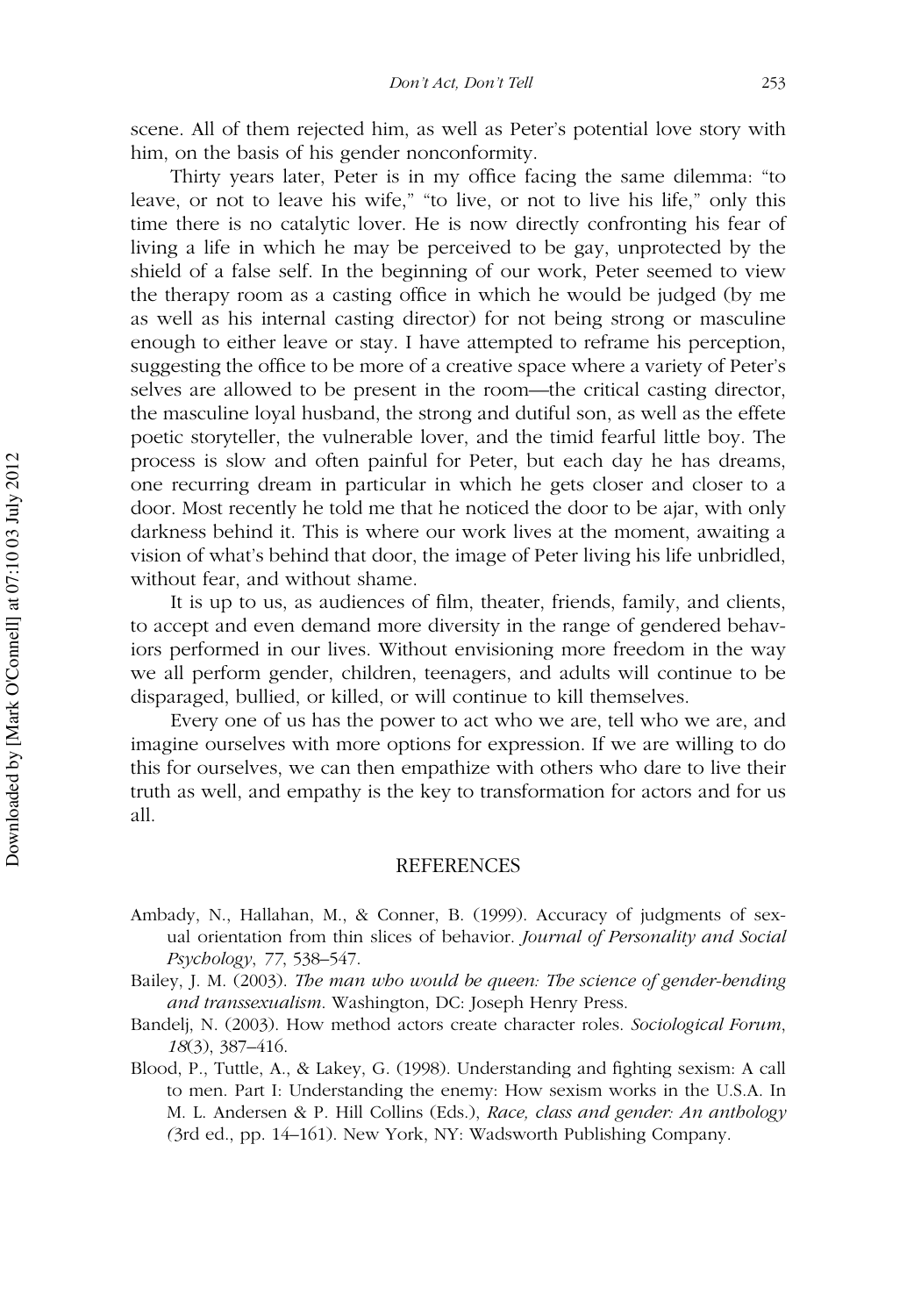- Brustein, R. (2007). *Letters to a young actor: A universal guide to performance*. New York, NY: Perseus Publishing.
- Butler, J. (1990). *Gender trouble: Feminism and the subversion of identity*. New York, NY: Routledge.
- Cadwalldr, C. (2009). I wouldn't advise any actor thinking of his career to come out. *The Observer*, p. 18.
- Connell, R.W. (1991). Gender and power: Society, the person and sexual politics. *Social Forces*, *69*(3), 953–954.
- Employment Non-Discrimination Act of 2007, H.R. 3685, 110th Cong. (2007–2009). Retrieved from http://thomas.loc.gov/cgibin/bdquery/z?d110:H.R.3685
- Fernandez, M. E. (2009). Chris Colfer's journey from small town to Glee. *Los Angeles Times*. Retrieved from http://latimesblogs.latimes.com/showtracker/2009/09/ glee-creator-and-executive-producer-ryan-murphy-discovered-chris-colfer-butdont-tell-the-young-actor-that-it-makes-him-feel.html
- Flood, M. (1997, April). *Homophobia and masculinities among young men (lessons in becoming a straight man)*. Presented at the Teachers, Professional Development Training, O'Connell Education Centre, Canberra, Australia. Retrieved from http//www.mensadviceline.org.uk/Files/ Homophobia-and-masculinitiesamong-young-men.pdf
- Gender Public Advocacy Coalition. (2007). About. Retrieved from http//www. gpac.org/about
- Hardy, T. (1984). *The life and work of Thomas Hardy* (M. Millgate, Ed.). London, England: MacMillan.
- Isay, R. (1990). *Being homosexual*. New York, NY: Avon Books.
- Johnson, K., Gill, S., Reichman, V., & Tassinary, L. G. (2007). Swagger, sway, and sexuality: Judging sexual orientation from body motion and morphology. *Journal of Personality and Social Psychology*, *93*(3), 321–334.
- Kimmel, M. (1996). *Manhood in America: A cultural history*. New York, NY: Free Press.
- Merlin, J. (2001). *Auditioning: An actor-friendly guide*. New York, NY: Vintage Books.
- Mitchell, P. (2011, February 3). *Glee: Paley Center Interview* [Online broadcast]. Retrieved from http://www.youtube.com/watch?v=AYYcoCSqnis& feature=related
- Rayworth, M. (2007, February 7). Gay actors? Public shrugs but entertainment biz still seems to have a problem. *The Associated Press*.
- Rice, C. (2006). The myth of "straight-acting." *The Advocate*, (972), 88–88.
- Rieger, G. (2004). Misfit and benefit: Sex atypicality and attractiveness in homosexual and heterosexual people. (Unpublished master's thesis). Northwestern University, Evanston, IL.
- Rieger, G. (2006). The stickiness of sex atypicality: Movies of homosexual people from childhood and adulthood. (Unpublished doctoral dissertation). Northwestern University, Evanston, IL.
- Ross, M., & Rosser, B. (1996). Measurement and correlates of internalized homophobia: A factor analytic study. *Journal of Clinical Psychology*, *52*, 15–21.